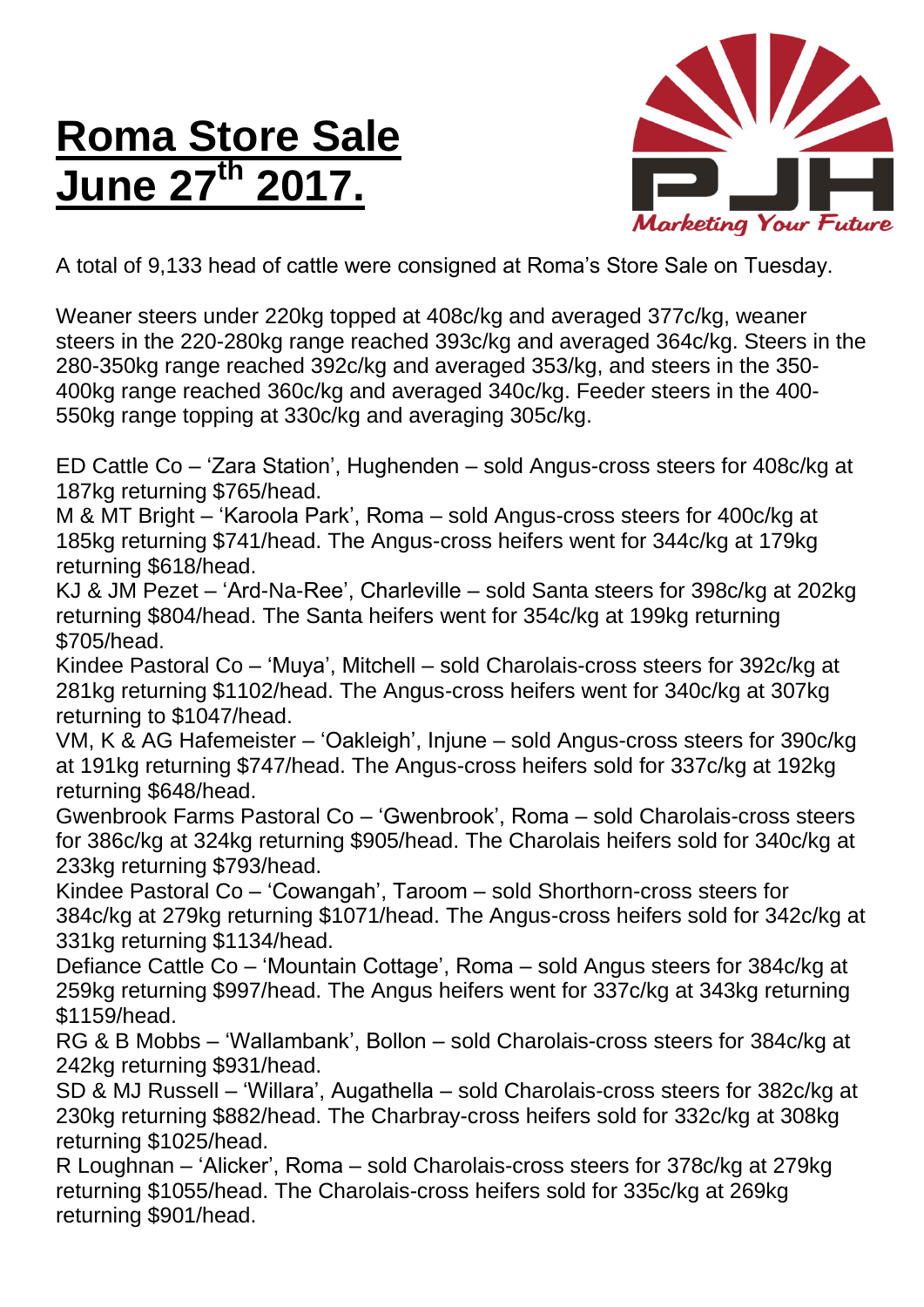Moonya Pastoral Co – 'Moonya', Roma – sold Angus steers for 378c/kg at 206kg returning \$779/head. The Angus heifers sold for 344c/kg at 244kg returning \$842/head.

Moombah Pastoral Co – 'Binbian Downs', Miles – sold Charbray-cross steers for 378c/kg at 255kg returning \$967/head. The Shorthorn-cross heifers went for 346c/kg at 191kg returning \$663/head.

KW Holdings – 'Kingull West', Roma – sold Santa-cross steers for 376c/kg at 278kg returning \$1047/head. The Santa-cross heifers sold for 336c/kg at 261kg returning \$880/head.

BK & FM Miller – 'Allambie', Wandoan – sold Angus steers for 368c/kg at 285kg returning \$1052/head.

AJ & VA Pearce – 'Timberlit', Taroom – sold Simmental-cross steers for 367c/kg at 286kg returning \$1050/head. The Angus-cross heifers sold for 342c/kg at 239kg returning \$819/head.

RD & EA Lister - 'Trevallen', Roma – sold Angus steers for 364c/kg at 257kg returning \$937/head. The Angus-cross heifers sold for 338c/kg at 271kg returning \$918/head.

Neven Grazing Co – 'Blue Hills', Injune – sold Charolais-cross steers for 348c/kg at 348kg returning \$1213/head. The Charbray-cross heifers sold for 320c/kg at 356kg returning \$1139/head.

F Martinek – 'Mon Repos', Wallumbilla – sold Droughtmaster steers for 334c/kg at 396kg returning \$1323/head. The Droughtmaster cows sold for 233/kg at 536kg returning \$1251/head.

MR & DM Duncan – 'Midwater', Injune – sold Droughtmaster-cross steers for 318c/kg at 447kg returning \$1424/head.

Heifers under 220kg topped at 364c/kg and averaged 334c/kg, while heifers in the 220 – 280kg range topped at 344c/kg and averaged 317c/kg. Heifers in the 280- 350kg range topped at 342c/kg, averaging 313c/kg. Heifers in the 350-450kg range topped at 320c/kg, averaging 285c/kg.

RH, MR & LF Miller – 'North Kooringa', Roma – sold Angus-cross heifers for 344c/kg at 242kg returning \$833/head.

Pensini Grazing Pty Ltd – 'Cameron Downs', Hughenden – sold Brahman-cross heifers for 308c/kg at 357kg returning \$1101/head.

Brah-Lim Cattle Pty Ltd – 'Waverley', Augathella – sold Limousin-cross heifers for 290c/kg at 423kg returning \$1227/head.

## *PJH sell 3 rd position next week.*